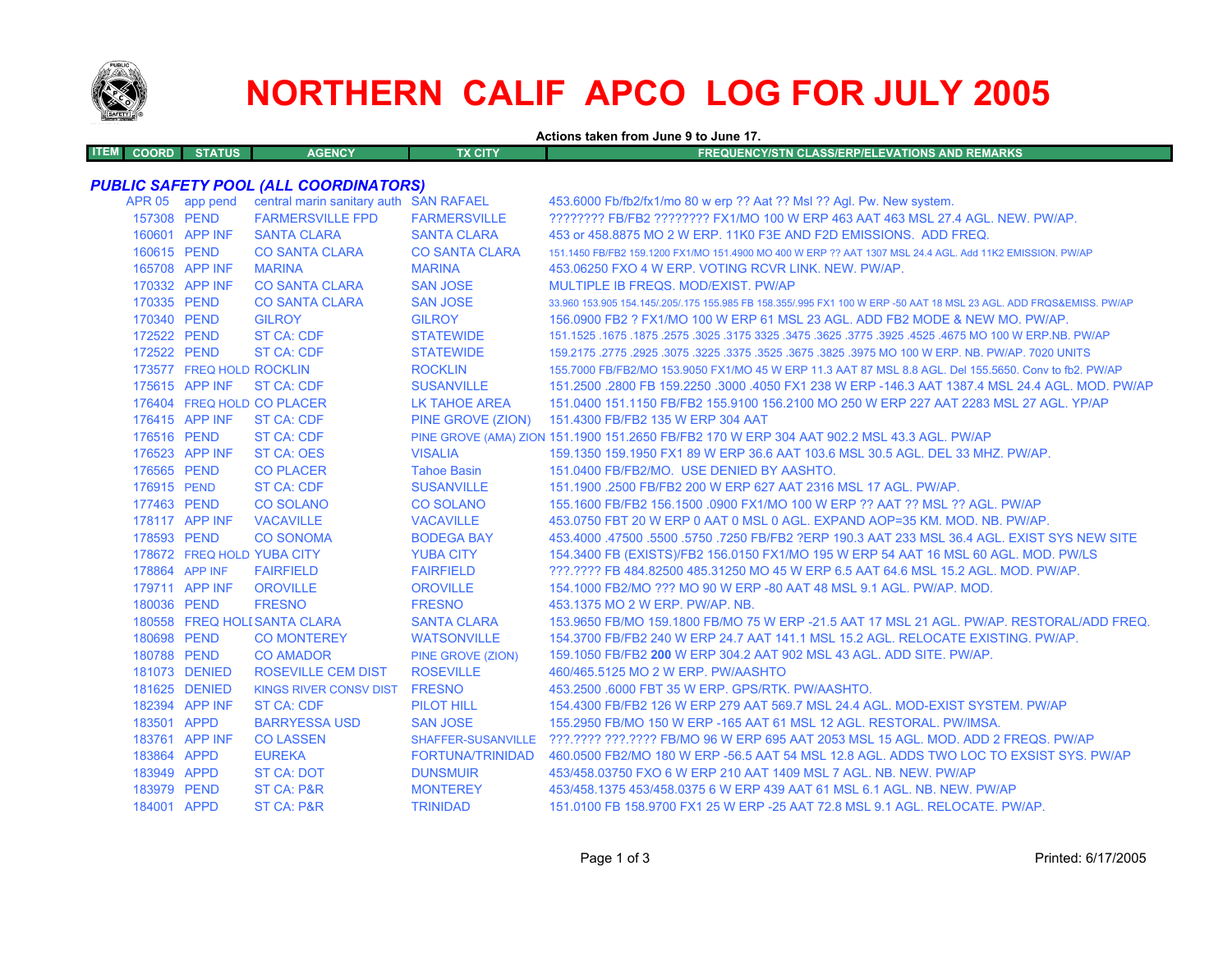|                             |                         |                               |                            | Actions taken from June 9 to June 17.                                                                               |
|-----------------------------|-------------------------|-------------------------------|----------------------------|---------------------------------------------------------------------------------------------------------------------|
| <b>ITEM</b><br><b>COORD</b> | <b>STATUS</b>           | <b>AGENCY</b>                 | <b>TX CITY</b>             | <b>FREQUENCY/STN CLASS/ERP/ELEVATIONS AND REMARKS</b>                                                               |
| 184056 APPD                 |                         | <b>ST CA: CHP</b>             | <b>CL LAKE OAKS</b>        | 42.3600 FB 100 W ERP 453/458.91250 FXO 4 W 563 AAT 1072 MSL 22.9 AGL. NEW, PW/AP                                    |
| 184058 APPD                 |                         | ST CA: CHP                    | <b>GRASS VLY (WOLF)</b>    | 42,3400,3600 FB 100 W ERP 292 AAT 802.2 MSL 41.1 AGL, NEW, PW/AP                                                    |
| 184059 PEND                 |                         | <b>ST CA: CHP</b>             | <b>ELK CREEK (RED MTN)</b> | 42,3600 FB 100 W ERP 453/458,4250 FXO 24 W NB 505 AAT 1106.7 MSL 19.8 AGL, NEW, PW/AP                               |
| 184062 APPD                 |                         | ST CA: CHP                    | <b>WILLOWS</b>             | 42.3600 FB 120 W ERP 14.6 AAT 42.1 MSL 25.6 AGL, ADD FREQ, PW/AP                                                    |
| 184066                      | APPD                    | ST CA: CHP                    | <b>WILLIAMS</b>            | 42.3600 FB 120 W ERP 9.4 AAT 24.4 MSL 27.6 AGL, MOD ADD FREQ, PW/AP                                                 |
| 184067 APPD                 |                         | <b>ST CA: CHP</b>             |                            | FORBESTOWN(SUNSET) 42.3600 FB 100 W ERP 402 AAT 1011.9 MSL 48.8 AGL. NEW. PW/AP                                     |
| 184069                      | <b>APPD</b>             | ST CA: CHP                    | <b>YUBA CITY</b>           | 42.3600 FB 120 W ERP 16.8 AAT 17.7 MSL 22.9 AGL, MOD ADD FREQ, PW/AP.                                               |
|                             | 184408 APP INF          | <b>LEWISTON CSD</b>           | <b>LEWISTON (TRIN)</b>     | 154,4450 FB/MO 60 W ERP -227 AAT 638 MSL 10.7 AGL, NEW, PW/AP                                                       |
| 184449 APPD                 |                         | WOODSIDE FPD                  |                            | PIGEON PT/PESCADERO 151.4750 FB/FB2 159.0750 FX1/MO 100 W ERP 64 AAT 146 MSL 15.2 AGL. PW/FCCA, ADD TO EXIST,       |
| 184469 APPD                 |                         | <b>ST CA: CDF</b>             |                            | RED BLUFF (TUSCAN BUTTE 151.3700 FB/FB2 146 W ERP 335 AAT 566.9 MSL 42.7 AGL. MODS/DEL FREQS. PW/AP                 |
| 184482 APPD                 |                         | <b>ST CA: CHP</b>             |                            | RED BLUFF (TUSCAN BUTTE 460.4500 FB/FB2 272 W ERP 341 AAT 566.9 MSL 42.7 AGL. MINOR MODS. PW/AP                     |
| 184483 PEND                 |                         | <b>ST CA: DOT</b>             |                            | DELTA (SUGARLOAF) 453/458.98750 FXO 6 W ERP 47.0200 .0800 .1000 FB 79 W ERP 406 AAT 1201.5 AAT 29.6 AGL. NEW. PW/AP |
| 184518 APPD                 |                         | <b>AMERICAN CANYON</b>        | AM CANYON (NAPA)           | 453.88750 FXO/FXOT 2 ERP -32.9 AAT 5.8 MSL 7 AGL. NB. IRRIG SYS. NEW. PW/AP                                         |
| 184759 APPD                 |                         | <b>KINGS RIVER CONSV DIST</b> | <b>FRESNO CO</b>           | 453,6000 FBT 35 W ERP 0 AAT 0 MSL 0 AGL, PW/AASHTO, NEW, GPS-RTK.                                                   |
| 184885 APPD                 |                         | <b>RIPON</b>                  | <b>RIPON</b>               | 155.1300 FB/FB2/MO 156.0600 FX1/MO 66 W ERP 460.0500 .1000 FB/FB2/FX1/MO 239 W ERP 41 AAT 17 MSL 42 AGL. PW/IMSA    |
| 184909 APPD                 |                         | WOODSIDE FPD                  |                            | PIGEON PT/PESCADERO 151.4750 FB/FB2 159.0750 FX1/MO 100 W ERP 64 AAT 146 MSL 15.2 AGL, PW/FCCA, ADD TO EXIST,       |
| 184918                      | <b>DENIED</b>           | E CONTRA COSTA TA             | <b>KRAGOR PK</b>           | 453.7500 FB2/MO 25 W ERP 400.8 AAT 577 MSL 24 AGL, PW/AASHTO                                                        |
|                             | 185006 APP INF          | <b>VISALIA</b>                | <b>VISALIA</b>             | 453, 9875 FXO/FXOT 2 W ERP 21 AAT 102 MSL 7.0 AGL, NB, PW/AP                                                        |
| 185048                      | APP INF                 | LINCOLN                       | <b>LINCOLN</b>             | 458.9125 FXO/FXOT 2 W ERP ?? AAT 36.6 MSL 7.0 AGL, PW/AP.                                                           |
|                             | 185063 APP INF          | ST CA: DOT                    | <b>OAKLAND</b>             | 453.9500 FB/FB2/FX1 56 W EERP -57.9 AAT 9.1 MSL 73.8 AGL (BLDG). MOD TO EXIST. PW/AP                                |
| 185064                      | <b>FREQ HOLD MERCED</b> |                               | <b>MERCED</b>              | 155.9550 FB2 ?????? FX1/MO 80 W ERP 19.8 AAT 53 MSL 29.9 AGL. ADD STN, NEW INPUT. PW/AP                             |
|                             | 185095 APP INF          | ST CA: CDF                    | SN JOSE-COPERNICUS         | 151.2650 4450 FB/FB2 214 W ERP 669.6 AAT 1333.2 MSL 19.8 AGL, MODS, PW/AP                                           |

## *470-512 MHz POOL*

|             | nov 02 app pend st ca: oes |              | bay area (coord chnl) 2??.???? Fb/fb2/fx1/mo ?? W erp ?? Aat ??msl ??agl. Bay inter-agency intercom. |
|-------------|----------------------------|--------------|------------------------------------------------------------------------------------------------------|
| 185162 APPD | CO SAN MATEO               | REDWOOD CITY | 482.21250_76250_488.01250_08750_13750_21250_23750_26250_28750_98750 (continues)                      |
| 185162 APPD | CO SAN MATEO               | REDWOOD CITY | 3.1 MSL 49.1 AGL -53.3 AAT. MOD EXIST. VARIOUS EMISSIONS. PW/IMSA.                                   |

# *800 MHz PUBLIC SAFETY (GP, YP, GF, YF)*

| Dec 04 APPD |                | <b>CO CONTRA COSTA</b>        | <b>CO CONTRA COSTA</b> | 868.41250 INCR MO COUNT ONLY. GF/AP                                                                  |
|-------------|----------------|-------------------------------|------------------------|------------------------------------------------------------------------------------------------------|
|             | 156156 APP INF | CHABOT-LOS POSADAS HAYWARD    |                        | ???.???? FB2/MO 65 W ERP ?? AAT 12.1 MSL 10.5 AGL. NEW GP/AP.                                        |
|             |                | 176408 FREQ HLD ST CA: P&R    | PINE GROVE (ZION)      | 856,7375 858,7625 FB/FB2/FX1/MO 184 W ERP 282.9 AAT 902 MSL 43.3 AGL, ADD 2N CHNL MINOR MODS, GP/AP  |
|             |                | 178316 FREQ HLD CO SACRAMENTO | <b>CO SACRAMENTO</b>   | 856.46250 857.48750 859.21250 FB/MO 220 W ERP 41 AAT 79 MSL 47 AGL, MODS, F1D, GP/AP                 |
| 179923 APPD |                | <b>ST CA: DOT</b>             |                        | OAKHURST (DWOOD) 857 & 859.7350 FB/FB2/FX1 80 W ERP 575.5 AAT 1383.8 MSL 30.5 AGL. MOD EXIXT. GP/AP. |
|             | 180044 APP INF | <b>CO NAPA</b>                | <b>BERRYESSA PK</b>    | 856,96250 FB 280 W ERP 647.2 AAT 932 MSL 6.1 AGL, ADD TO EXIST, GP/AP, MOB DATA,                     |
| 180559 PEND |                | CO CONTRA COSTA               |                        | RICHMOND/HERCULE{859,46250 FB/MO 250 W ERP 148 AAT 204 MSL 15 AGL, NEW, GP/AP,                       |
|             | 181958 APP INF | <b>OAKLAND</b>                | OAKLAND                | 858.93750 FB2/FX1/MO 105 W ERP -3 AAT 91.4 MSL 18.9 AGL. ADD NEW FREQ. PW/AP                         |
| 183508 APPD |                | <b>ST CA: DOT</b>             |                        | DELTA (SUGARLOAF) SHA 867.73750 FB/FB2 67 W ERP 427 AAT 1201.5 MSL 29.6 AGL. ADD SITE. GP/AP.        |
| 183694 APPD |                | <b>ST CA: DMH</b>             | <b>COALINGA</b>        | 858/859/860.46250 FB/FB2/FX1/MO 90 W ERP -20.1 AAT 175.3 MSL 18.3 AGL, NEW, YP/AP,                   |
| 183985 PEND |                | <b>ST CA: DOT</b>             |                        | LEE VINING (CONWAY 859.73750 FB/FB2 860.98750 FB 496 W ERP 98 AAT 2560 MSL 30.5 AGL. MOD. GP/AP.     |
| 184107 APPD |                | <b>CO SONOMA</b>              | <b>FT ROSS</b>         | 859.43750 FB 50 W ERP 391 AAT 495 MSL 24.4 AGL, CORRECT LON, STN EXISTS, GP/AP                       |
| 184113 APPD |                | <b>ST CA: DOT</b>             |                        | BRADLEY/COALINGA 856.76250 860.98750 FB/FB2 318 W ERP 534 AAT 1209.1 MSL 21.3 AGL, GP/AP, NEW.       |
| 184794 APPD |                | <b>ST CA: P&amp;R</b>         | <b>FRS/KERN CO</b>     | 857,93750 FB/FB2/FX1/MO 80 W ERP 575 AAT 1383.8 MSL 30.5 AGL, MINOR MODS, GP/AP,                     |
| 185007 APPD |                | ST CA: DOT                    | EUREKA                 | 856.76250 FB/FB2/FX1 150 W ERP -21 AAT 10.7 MSL 33.5 AGL, GP/AP, MINOR MODS,                         |